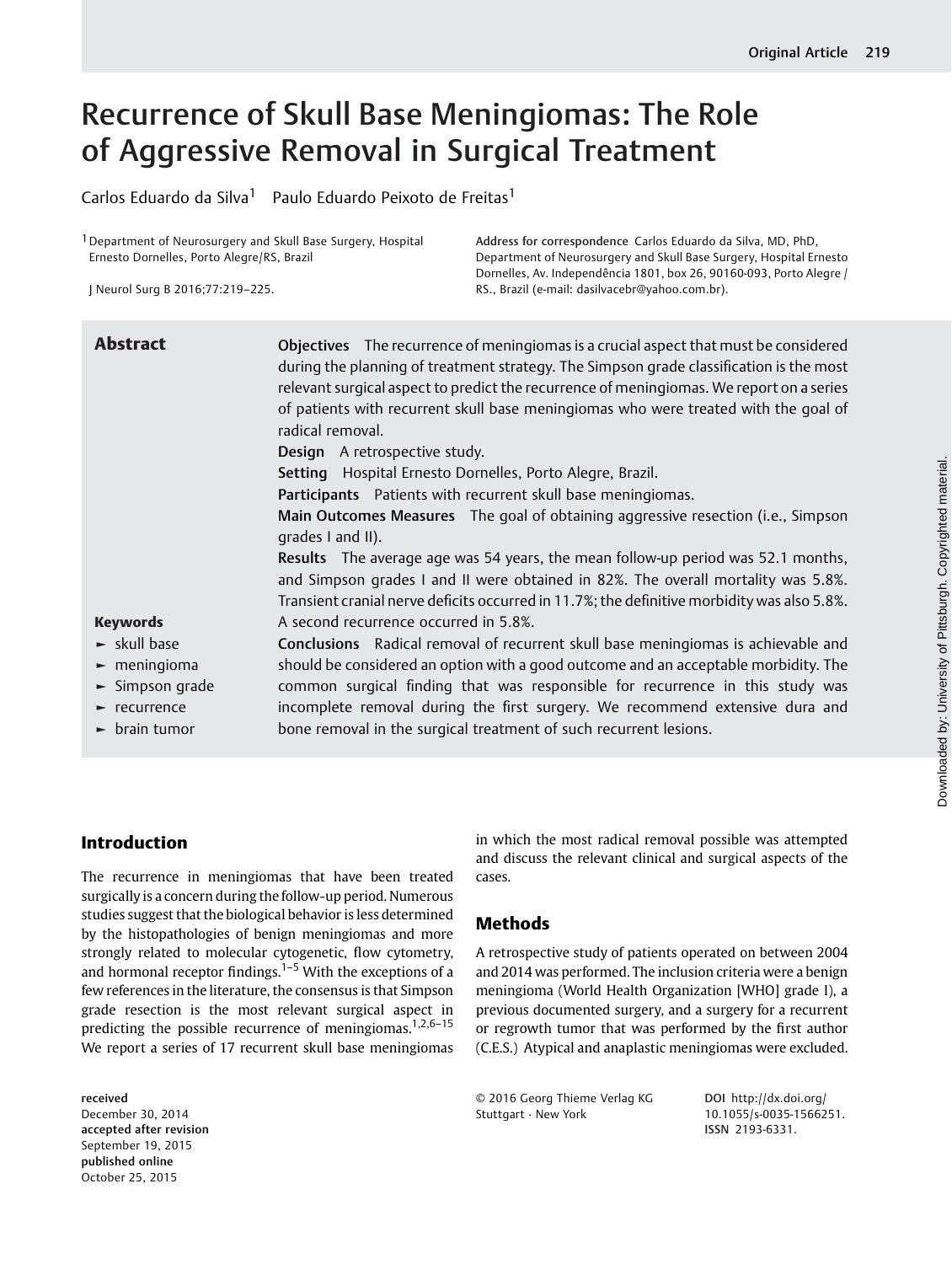The data related to the first interventions performed in other departments were reviewed, and special attention was given to the Simpson grade, additional radiation treatment, and the site of the meningioma prior to the recurrence of the tumor. We reviewed the medical records, operative reports, radiologic examinations, and follow-up information of the cases. All patients underwent surgery for a recurrent meningioma in our department with the intent of the most extensive radical removal possible including dura and bone invasions.

The patients underwent several skull base approaches according to the site of the recurrence of the meningioma. Olfactory groove (OG) lesions were removed through supraorbital, cranioorbital, and supraorbital bifrontal approaches; sphenoorbital meningiomas (SOMs) were removed via the cranioorbital zygomatic (COZ) approach; temporal floor meningiomas were operated on through the zygomatic and COZ approaches; cavernous sinus lesions were treated via the COZ approach; petroclival meningiomas were removed through the posterior petrosal approach; and torcular and tentorial meningiomas were removed through the suboccipital and transmastoid retrosigmoid approaches.

#### Results

Between 2004 and 2014, 17 recurrent meningiomas were operated on in 16 patients. Thirteen patients were previously operated on in other departments. The group was composed of the following lesions: five OG, three sphenoorbital, two temporal floor, two cavernous sinus, two tentorial, two petroclival, and one torcular lesion. The group was composed of 13 women and 3 men with an average age of 54 years (range: 31–69 years). The mean follow-up period was 52.1 months (range: 6–120 months). Simpson grades I and II were obtained following 82% of the surgeries for the recurrent meningiomas. The first surgeries performed on the meningiomas included in this study obtained resection Simpson grades III and IV in 88% of the cases. Thirteen patients were operated on in other departments; only three cases included in this series were treated previously in our department. The meningiomas that had previously been irradiated composed 41% of the cases. The recurrent meningiomas were  $>$  4 cm in 52% of the cases. Subsequent recurrence after aggressive removal (Simpson grade I) occurred in 5.8% of the cases within the evaluated period.

The overall mortality was 5.8% (one case of a giant meningioma of the torcula that had previously been irradiated and presented as a serious posterior fossa venous infarction during the postoperative period). The definite morbidity was also 5.8%, and this case included left hemiparesis and cranial nerve VI and VII palsies in a large previous irradiated petroclival meningioma. Transient cranial nerve deficits occurred in 11.7% of the patients, and complete recoveries were observed within 3 months of follow-up. ► Tables 1 and 2 present the findings of the series.

| Case           | Sex          | Age, y | <b>Site</b> | Approach     | Size, cm | Simpson grade<br>first surgery | <b>Previous</b><br>radiation treatment | Simpson grade<br>recurrence surgery |
|----------------|--------------|--------|-------------|--------------|----------|--------------------------------|----------------------------------------|-------------------------------------|
| $\mathbf{1}$   | F            | 40     | OG          | <b>SPOBF</b> | >4       | 3                              | Y                                      |                                     |
| $\overline{2}$ | F            | 31     | <b>OG</b>   | <b>SPO</b>   | >4       | 3                              | N                                      |                                     |
| 3              | M            | 50     | OG          | <b>SPOBF</b> | >4       | $\overline{4}$                 | N                                      | $\mathbf{III}$                      |
| $\overline{4}$ | M            | 50     | <b>OG</b>   | <b>SPOBF</b> | < 2      | $\mathbf{1}$                   | N                                      |                                     |
| 5              | F            | 58     | OG          | CO           | >4       | $\overline{3}$                 | N                                      |                                     |
| 6              | F            | 67     | SO.         | COZ          | >4       | $\overline{3}$                 | Y                                      |                                     |
| $\overline{7}$ | F            | 52     | SO.         | COZ          | $2 - 4$  | $\overline{3}$                 | Y                                      |                                     |
| 8              | F            | 62     | SO.         | COZ          | $2 - 4$  | 3                              | N                                      |                                     |
| 9              | F            | 41     | <b>TF</b>   | Z            | >4       | $\overline{3}$                 | Y                                      |                                     |
| 10             | F            | 48     | TF          | COZ          | $2 - 4$  | 3                              | Y                                      | III                                 |
| 11             | $\mathsf{F}$ | 52     | CS          | COZ          | >4       | $\overline{4}$                 | N                                      | III                                 |
| 12             | M            | 58     | CS          | <b>COZ</b>   | $2 - 4$  | $\overline{4}$                 | N                                      | $\mathbf{II}$                       |
| 13             | F            | 69     | PC          | PP           | $2 - 4$  | $\overline{4}$                 | N                                      | $\mathbf{II}$                       |
| 14             | F            | 54     | PC          | PP           | >4       | $\overline{4}$                 | Y                                      | $\mathbf{I}$                        |
| 15             | F            | 60     | <b>TOR</b>  | SO.          | >4       | $\overline{4}$                 | Y                                      |                                     |
| 16             | F            | 65     | TEN         | <b>TMRS</b>  | $2 - 4$  | 3                              | N                                      |                                     |
| 17             | F            | 65     | <b>TEN</b>  | <b>TMRS</b>  | $2 - 4$  | 3                              | N                                      | $\mathbf{I}$                        |

**Table 1** Characteristics of the patients with recurrent meningiomas

Abbreviations: CO, cranioorbital; COZ, cranioorbital zygomatic; CS, cavernous sinus; F, female; M, male; OG, olfactory groove; PC, petroclival; PP, posterior petrosal; SO, suboccipital; SO, sphenoorbital; SPO, supraorbital; SPOBF, supraorbital bifrontal; TEN, tentorial; TF, temporal floor; TOR, torcula; TMRS, transmastoid retrosigmoid; Z, zygomatic.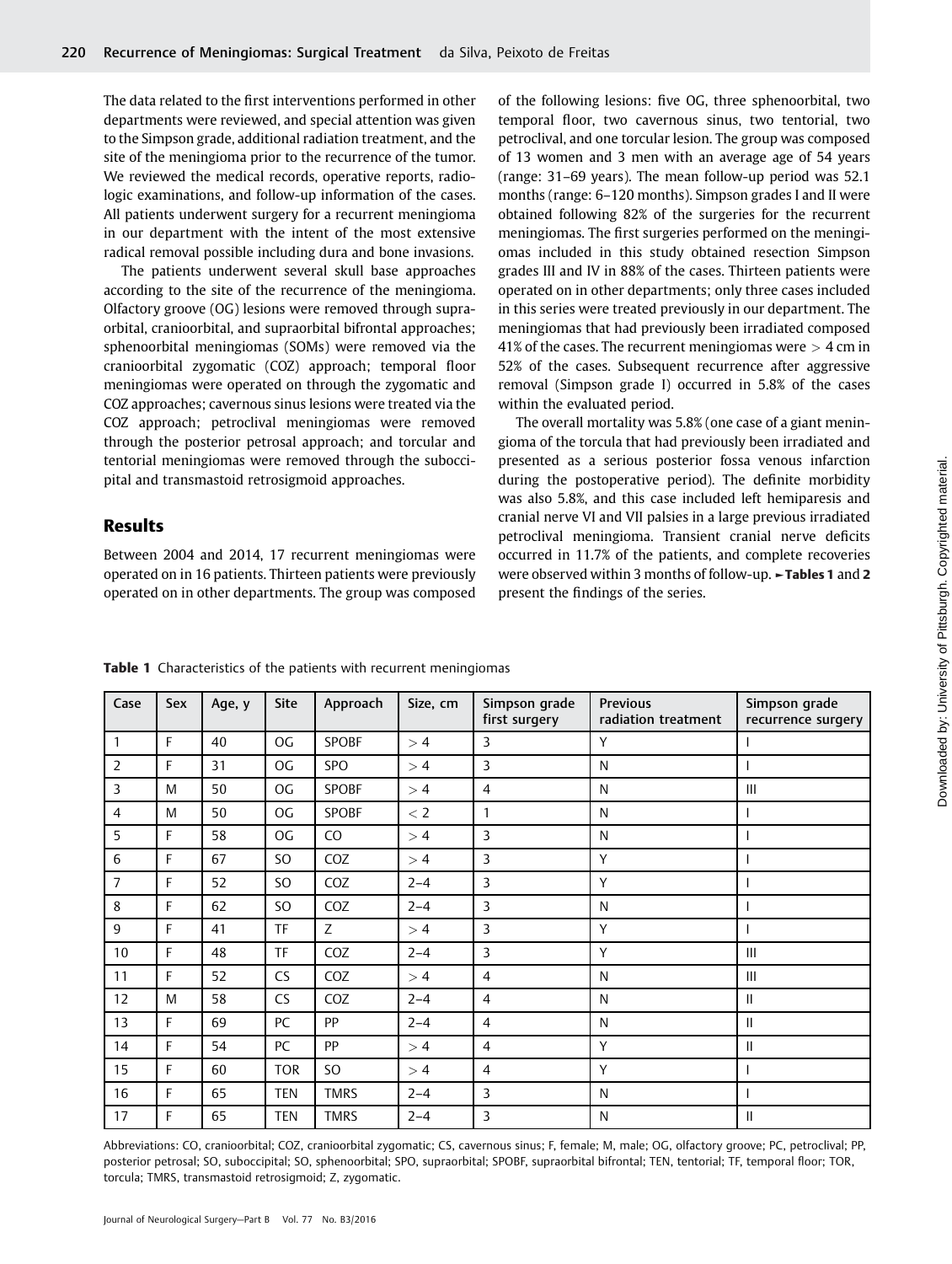| Case | <b>Site</b> | Morbidity/Mortality | New DEF CND | <b>Transient CND</b> |
|------|-------------|---------------------|-------------|----------------------|
| 10   | TF          |                     |             | Ш                    |
|      | CS          |                     |             | III AND IV           |
| 14   | PC          | LEFT HEMIP          | VI AND VII  |                      |
| 15   | <b>TOR</b>  | OBIT                |             |                      |

Table 2 Morbidity and mortality of the series

Abbreviations: CND, cranial nerve deficit; CS, cavernous sinus; HEMIP, hemiparesis; OBIT, death; PC, petroclival; TF, temporal floor; TOR, torcula.

#### **Discussion**

The seminal paper of Simpson highlighted the importance of radical removal during the surgical treatment of meningiomas in the prevention of tumor recurrence.<sup>14</sup> In convexity meningiomas, the achievement of radical removal is more feasible, and in some selected cases, additional margins of the dura are resected, which leads to grade zero removal.<sup>11</sup> In skull base meningiomas, such aggressive resection is not possible in many cases due to the surrounding vital neurovascular structures. Moreover, there is a trend to be less radical during the removal of skull base meningiomas due to concerns related to the quality of life of the patients and the goal of reducing surgical morbidity.<sup>15</sup> Stereotactic radiosurgery has been used as primary or adjuvant therapy in many cases of benign skull base meningiomas, and the recurrence of such cases results in lesions that are clearly difficult to manage.16,17 In contrast, numerous series have considered the application of modern skull base techniques, fluorescent markers, neuronavigational systems, and transoperative imaging that have reported high rates of complete removal of skull base meningiomas and low morbidity rates. $6,18-22$ 

The most important aspect during the revisions of the patients included in this series was related to previous surgeries that were performed in other departments in most of the cases (13/16 patients); in 88%, Simpson grades III and IV were achieved in the previous surgeries, and these resections were considered satisfactory at that time by the respective departments. We consider true recurrence of the meningiomas when a Simpson grade III removal was previously performed and regrowth of the tumors in cases with previous Simpson grade IV removals. Six patients included in the present series received partial removals (Simpson IV) during their first surgeries (►Table 1). We included such cases because the residual tumors, both in Simpson grades III and IV, increase the risk of recurrence/regrowth of the lesions, compared with Simpson grades I and II. The correct application of the Simpson concept to skull base meningiomas is important. Some authors have described gross total removals (GTRs) and suggested that such patients are radically treated in terms of the risk of recurrence. Typically, the patients included in GTR groups are Simpson grade III, and their recurrence rates are obviously higher than those of patients for whom true total removal is achieved; here, true total removal includes the resection of all dura and bone involvement. In hard consistent tumors of the cavernous sinus and petroclival regions, radical resection of the dura and bone is impossible to achieve in many cases. In such tumors, GTR is reasonable and a successful surgical treatment. In contrast, the analysis of our series revealed that most of the cases were OG, temporal floor, and tentorial meningiomas (i.e., sites for which Simpson grades I and II are achievable with a minimal risk for serious morbidity). Considering that the mean age of the group was 54 years, the life expectancy for most of the cases during their first surgical treatments was high. In our opinion, the concerns related to reducing the transoperative risks and maintaining quality of life led to incorrect decisions in terms of the best surgical options for these patients in the previous departments that operated on such cases. It is important to consider that radically treated meningiomas can result in high recurrence-free rates at 5 and 20 years of follow-up. $1,23$ 

Among the recurrent OG meningiomas, four cases presented with the common feature of bone involvement of the tumors that was not removed during the first surgery. This feature has also been observed in other series of recurrent OG meningiomas and represents the most relevant finding for failure of the surgical control of the disease.<sup>12,15</sup> In one patient who underwent surgery in our department, a giant meningioma was removed with the dural and bone involvement of the anterior fossa, and a small recurrence occurred 6 years after surgery in the most anterior part of the anterior fossa near the falx. This case likely represents a regional multicentricity of the meningioma because the recurrence occurred more anteriorly, and the follow-up of this case was altered to observe any other recurrence. The OG meningiomas were treated through the supraorbital approach in two cases, through the cranioorbital approach, which is a variation of the COZ approach that includes only the cranioorbital flap in two cases, and through the supraorbital bifrontal approach in one case. The approaches were selected according to the extension of the tumors into the surrounding neurovascular structures and rhinopharynx. In three cases, the dura of the anterior fossa and the hyperostotic bone were totally removed, and the anterior skull base was reconstructed using pericranial flaps and fascia lata. In one case of a comatose patient with a giant recurred meningioma, a decompressive supraorbital bifrontal approach and removal of the mass was performed without removal of the dura and anterior fossa bone due to the poor clinical condition of the patient.

SOMs are challenging lesions in terms of radical removal because orbital and cavernous sinus structures are involved in many cases. In all three cases of SOM, the previous surgeries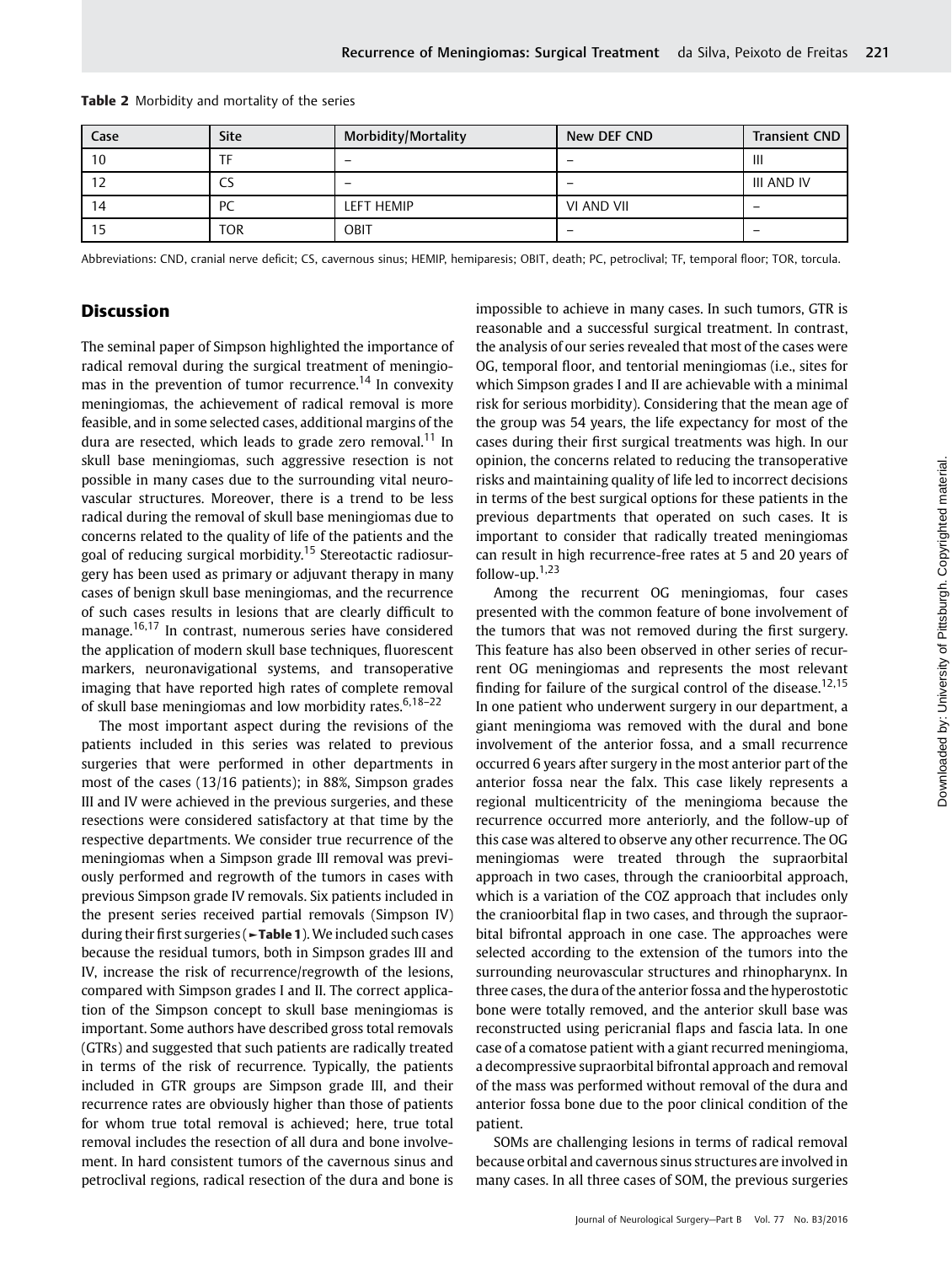removed the intracranial masses, and residual tumors were present in the bones of the sphenoid ridge and orbit. Over the subsequent months, the patients developed exophthalmos, visual disturbances, and eye pain, and magnetic resonance imaging and computed tomography revealed orbital progressions of the meningiomas. The first surgical approach for SOM should include orbital bone removal even of cases of very minor hyperostotic changes because hyperostosis indicates tumor bone invasion and a higher rate of recurrence.<sup>13,24</sup> COZ approaches were utilized in all three cases of SOM and included radical resections of the dura and bone involvements (►Figs. 1 and 2). SOMs that involve the medial portion of the sphenoid wing represent more challenging lesions due to the involvement of the neurovascular structures.<sup>25,26</sup> With the exception of clinoidal meningiomas arising from the subclinoidal dura (type I of Al-Mefty), which are extraarachnoidal and tend to be more adherent to the internal carotid artery, the clinoidal type II and the meningiomas of the medial portion of the sphenoid wing should be considered different lesions compared with SOMs, due to their distinct origin. In such meningiomas, there is an arachnoidal plane between the neurovascular structures and the tumors. The use of microsurgical techniques via the arachnoidal plane

allows for the removal of such meningiomas with low morbidity rates.<sup>19</sup>

One patient with a temporal floor meningioma recurred two times during the reviewed period. The first recurrence was a giant infratemporal invasion that followed a Simpson grade III removal and conformational radiotherapy in another department. The tumor was totally removed through the zygomatic approach with aggressive bone resection of the temporal floor. Seven years later, the patient presented with a new recurrence in the lateral wall of the cavernous sinus and medial portion of the temporal floor. This case was the only recurrence that followed a second surgery with a Simpson grade I removal (5.8%). A GTR removal of the mass was performed through the COZ approach and achieved a Simpson grade III removal with a transient sixth nerve palsy that resolved in 3 months. This case illustrates the importance of the first surgery for the local control of meningiomas. The absence of the arachnoidal plane and associated postirradiation disturbances make radical removal virtually impossible without definitive morbidity. We have closely followed this patient over the last 3 years and are concerned about the next recurrence of this irradiated meningioma, which is at risk for malignant progression.<sup>16,17</sup>



Fig. 1 Sphenoorbital meningioma. (A-C) Preoperative magnetic resonance imaging (MRI) and computed tomography (CT) scan demonstrating a right sphenoorbital recurrence. (D–F) Postoperative MRI and CT scan demonstrating radical removal of the dura and bone involvement by the tumor.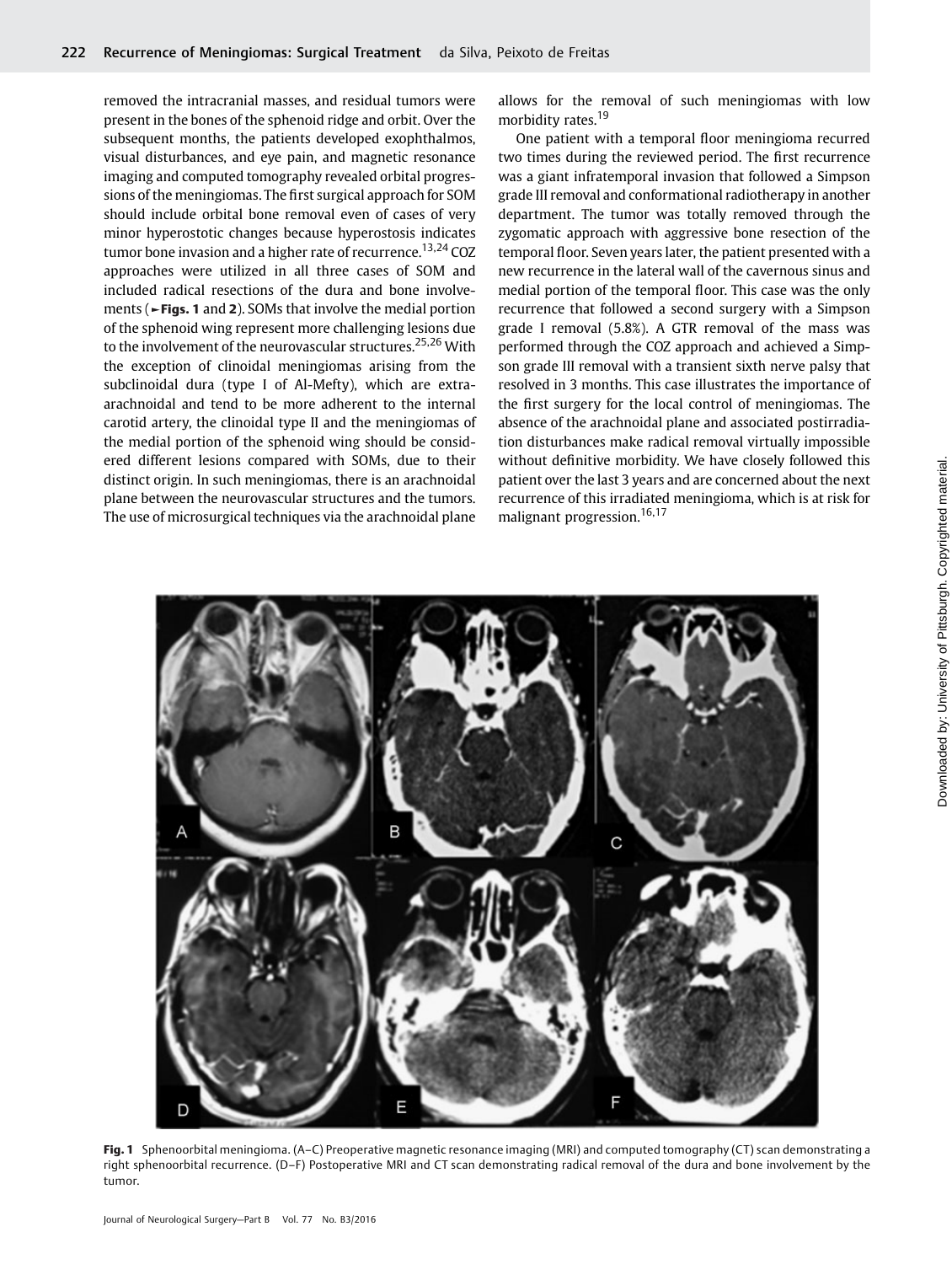

Fig. 2 Sphenoorbital meningioma. (A) Preoperative coronal three-dimensional (3D) computed tomography (CT) scan demonstrating a right sphenoorbital recurrence. Note the involvement of the orbital bones by the tumor. (B) Postoperative coronal 3D CT scan demonstrating a complete orbital bone removal of the tumor through a cranioorbital zygomatic approach. (C) Preoperative sagittal 3D CT scan demonstrating the sphenoid wing involvement, inferior to craniotomy. (D) Postoperative sagittal 3D CT scan demonstrating the aggressive bone removal.

The giant torcular meningioma that had been partially removed and previously irradiated presented with a total occlusion of the torcula on magnetic resonance venography (MRV). The radical en bloc removal of the torcula and tentorial involvements led to a massive posterior fossa venous infarct, and the patient died in the postoperative period.

The cavernous sinus and petroclival recurrent meningiomas were removed as radically as possible. One cavernous sinus meningioma with a very hard consistency underwent GTR (Simpson grade III). The second cavernous sinus meningioma was a soft tumor and was removed via peeling of the middle fossa and the lateral wall of the cavernous sinus, which was considered a Simpson grade II resection. This patient presented with transient cranial nerve III and IV palsies. Both giant recurrent petroclival meningiomas had previously been operated on with partial resections. The rescue surgery achieved a Simpson grade II, but one previously irradiated patient developed a venous infarction of the anterolateral portion of the pons and presented with definite hemiparesis and sixth and seventh nerve palsies. Cavernous sinus and petroclival meningiomas are the most challenging tumors because of their neurovascular involvements. Hard consistent tumors and irradiation are limitations for total removal in such anatomical sites, and the recurrence and morbidity are higher than those observed for other skull base meningiomas.<sup>2,7,8,27-29</sup>

The tentorial recurrent meningiomas were moderate size lesions with no previous irradiation and favorable removals. One patient was previously operated on in our department and received an intentional Simpson grade III removal due to involvement of a patent transverse sinus. After 2 years, MRV demonstrated occlusion of the sinus and recurrence of the meningioma. We removed the tumor and the involved tentorium and transverse sinus en bloc.

The efforts to achieve the most radical resections possible in recurrent and regrowth meningiomas were reinforced by the ages of the patients. Younger patients should be treated while considering that longer follow-up periods are favorable for recurrence in any modality of treatment for meningiomas. The surgical modality should offer the best chance for local control and thus should be total removal. The chance of surgical control of the disease in recurrence is lower, but when there is a possibility of achieving extensive resection with lower morbidity, we believe this is the best surgical option.

The mean follow-up period of the patients was 52.1 months. Three patients in the series underwent surgery in our department prior to recurrence. In one tentorial meningioma that was removed with the preservation of a patent transverse sinus with tumor involvement (Simpson grade III), recurrence was evident at 24 months. In one OG meningioma, a small recurrence was diagnosed 6 years after a supposed Simpson grade I resection, and one temporal floor meningioma recurred for the second time 7 years after a radical removal. These findings are consistent with those in the literature, which suggests the importance of long follow-up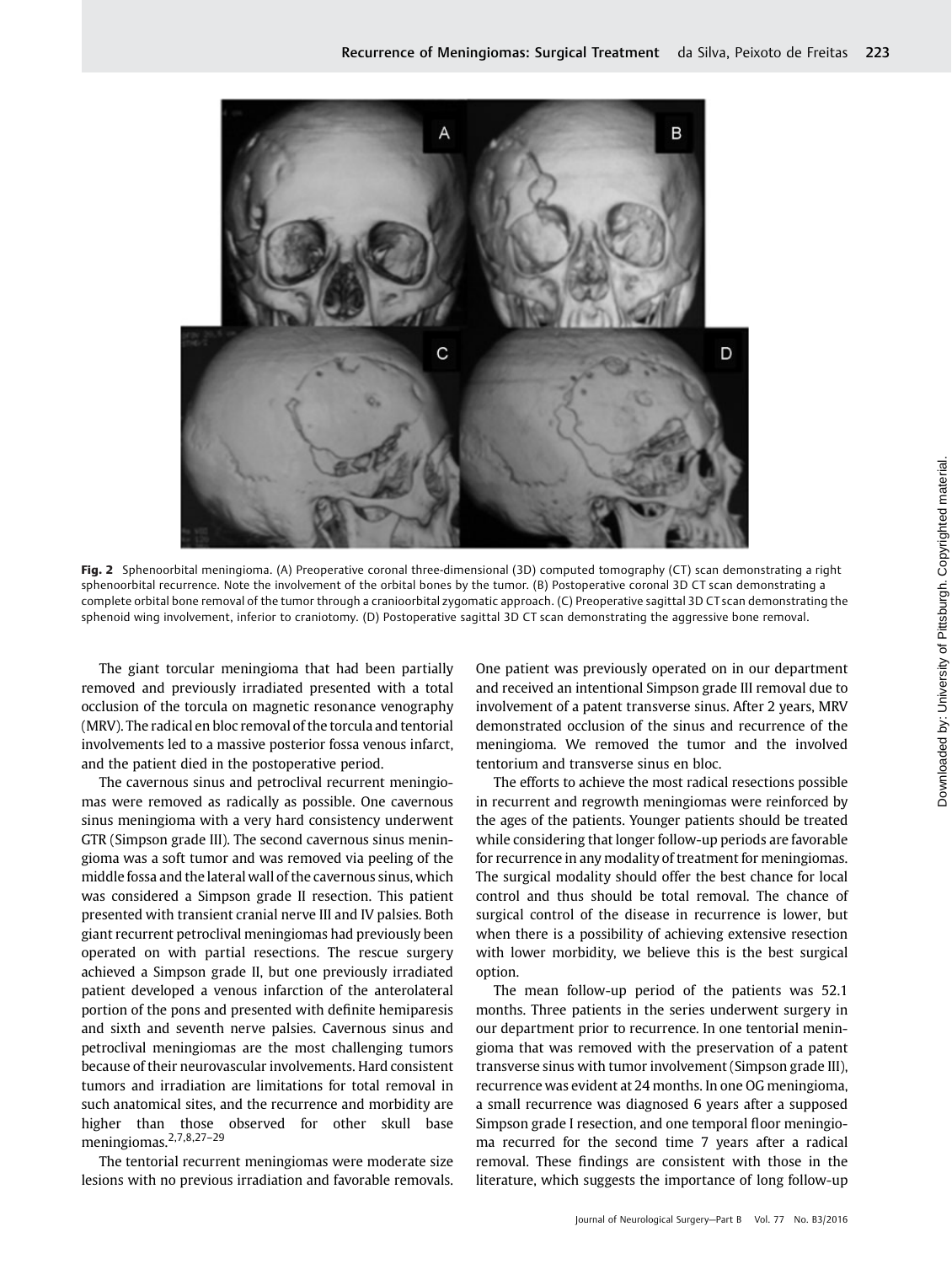

Fig. 3 Olfactory groove (OG) meningioma. (A, B) Preoperative sagittal and axial magnetic resonance imaging (MRI) of a recurrent (OG) meningioma. (C, D) Postoperative sagittal and axial MRI 8 years after the radical removal of the tumor and bone involvement of the anterior fossa.

periods for benign meningiomas and supports the concept that Simpson grades I and II are related to long periods of local tumor control. An extended follow-up period is important to evaluate the success rates of all modalities of treatment that are proposed for the management of such tumors. Short follow-ups periods tend to overestimate any treatment effect in the control of the meningiomas ( $\blacktriangleright$ Fig. 3).<sup>1,9,10,14</sup>

There are studies presenting aggressive meningioma malignant progression, radiation-induced meningiomas, and genetic abnormalities related to radiation-associated meningiomas. Such malignant evolution is related to low, medium, and high radiation doses.<sup>16,17,30</sup> Nowadays, we believe that radiosurgery is an important tool for the multidisciplinary approach to complex skull base meningiomas, as adjuvant therapy after partial microsurgical removal and meningiomas grade II and III (WHO). However, a large number of patients are submitted to radiosurgery, with different protocols and radiation delivery, as primary therapy

for skull base meningiomas, and long term follow-up studies  $($  10 years) will indicate the real potential of malignant progression of such benign irradiated meningiomas.<sup>16,17,30</sup>

Currently, we follow patients with benign meningiomas and consider the Ki-67 index, hormonal receptors, and molecular cytogenetics to predict their recurrence. In cases in which recurrences are diagnosed, we consider surgical removal as the first treatment option. When surgical removal is not possible, the cytogenetic profile is unfavorable, and regrowth of the meningioma is documented, we consider radiosurgery. In our department, radiosurgery is avoided as the first option for benign meningiomas and as immediate adjuvant therapy even in cases of less radical surgeries. Depending on the molecular findings and the proliferating index, in favorable cases, such tumors remain stable and with no recurrence over long periods.<sup>1</sup> In patients who have undergone radical removal, local control is even better, which justifies the avoidance of submitting them to irradiation.<sup>1,10,17,18</sup>